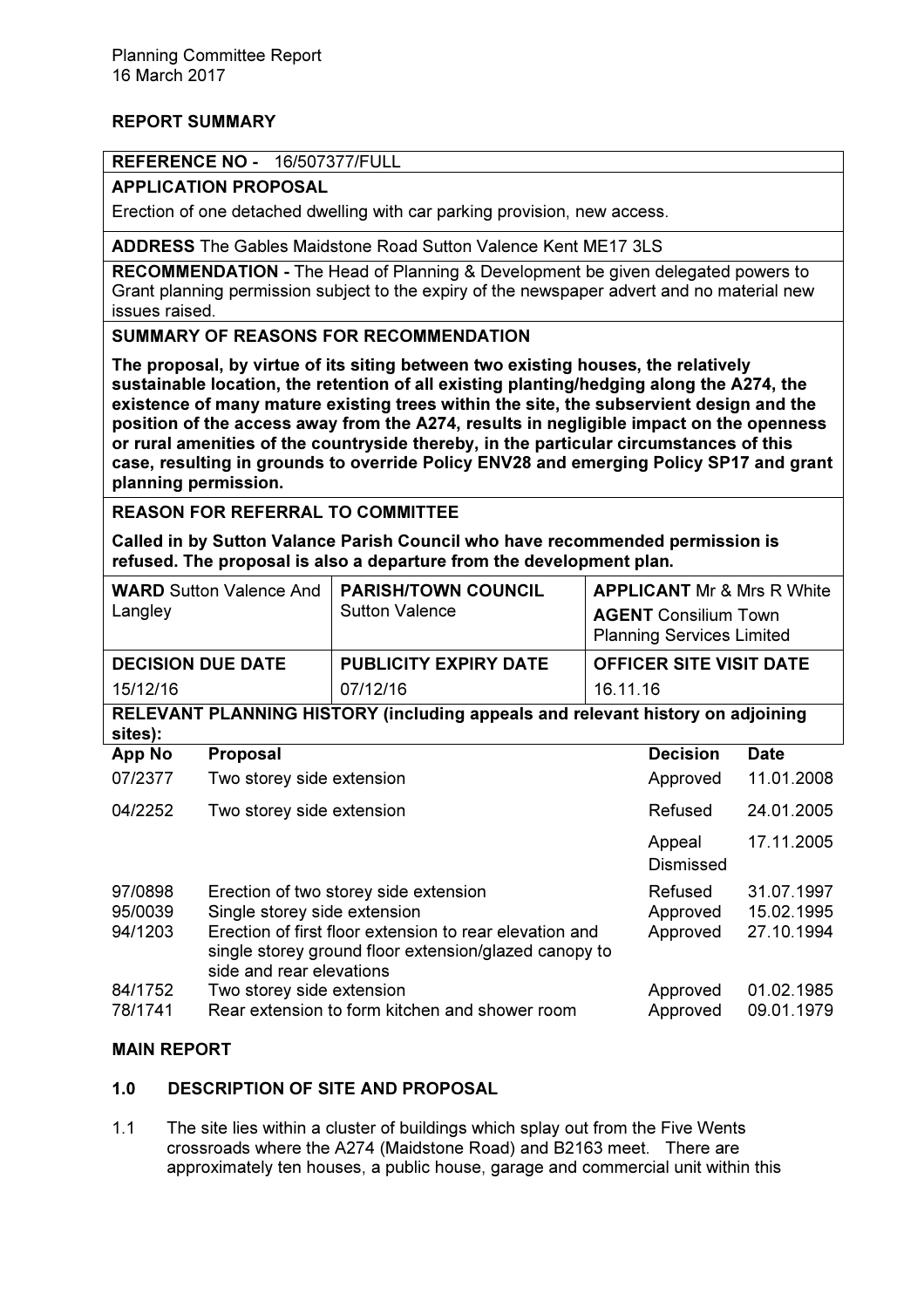cluster of development.

- 1.2 The Gables is a large detached house within a spacious plot which adjoins the cross roads. The Gables fronts on to the Maidstone Road but has its access off the B2163 (Leeds Road). The property has several outbuildings close to its access with the B2163. Roseman lies to the northeast of The Gables and is a detached single storey bungalow within a very large plot. Ulcombeden is a detached bungalow which lies to the southeast of The Gables. Ulcombeden fronts on to Maidstone Road, has its access of this road and is set back substantially within its plot.
- 1.3 There are two Listed Buildings within the vicinity of the application site being the Public House and Homewell House but neither of these properties directly adjoins the application site.
- 1.4 The application site is formed by combining parts of the gardens of two properties, The Gables and Roseman. Both these properties have irregular, "triangular" shaped plots and the proposal would somewhat regularise these plot shapes and form a new plot adjacent to, and on the southeast side of, The Gables. The proposal would conform to the existing building line of The Gables in relation to Maidstone Road.
- 1.5 Access is proposed via a new access off the B2163 Leeds Road adjacent to the existing access serving Roseman. No new access is proposed off the main A274. New boundary treatments would be established between the properties to delineate the new plots.
- 1.6 There are a number of existing mature specimen trees on the site and an arboricultural report has been provided.
- 1.7 The new property would have a lounge, reception room, large hall, utility, WC, and kitchen/dining room at ground floor, with four bedrooms within the roof space. The roof space would be served by three dormer windows (one to the front elevation and two to the rear), two front facing gable end windows, and two rooflights on the rear elevation serving the stairs and en-suite.
- 1.8 Materials are proposed to be render and face brickwork with grey concrete interlocking tiles. A detached double garage is also proposed to the north of the new dwellinghouse.

#### 2.0 POLICY AND OTHER CONSIDERATIONS

The National Planning Policy Framework (NPPF) 17, 32, 57 and 58 National Planning Practice Guidance (NPPG) Development Plan: ENV28 Emerging Local Plan: Draft Policy SP17, DM1 and DM34

#### 3.0 LOCAL REPRESENTATIONS

- 3.1 Parish Council: The Parish Council wish to see this application refused and are prepared to go to Committee. This is unnecessary back garden development and access is too close to the crossroads.
- 3.2 Neighbours: No response
- 4.0 CONSULTATIONS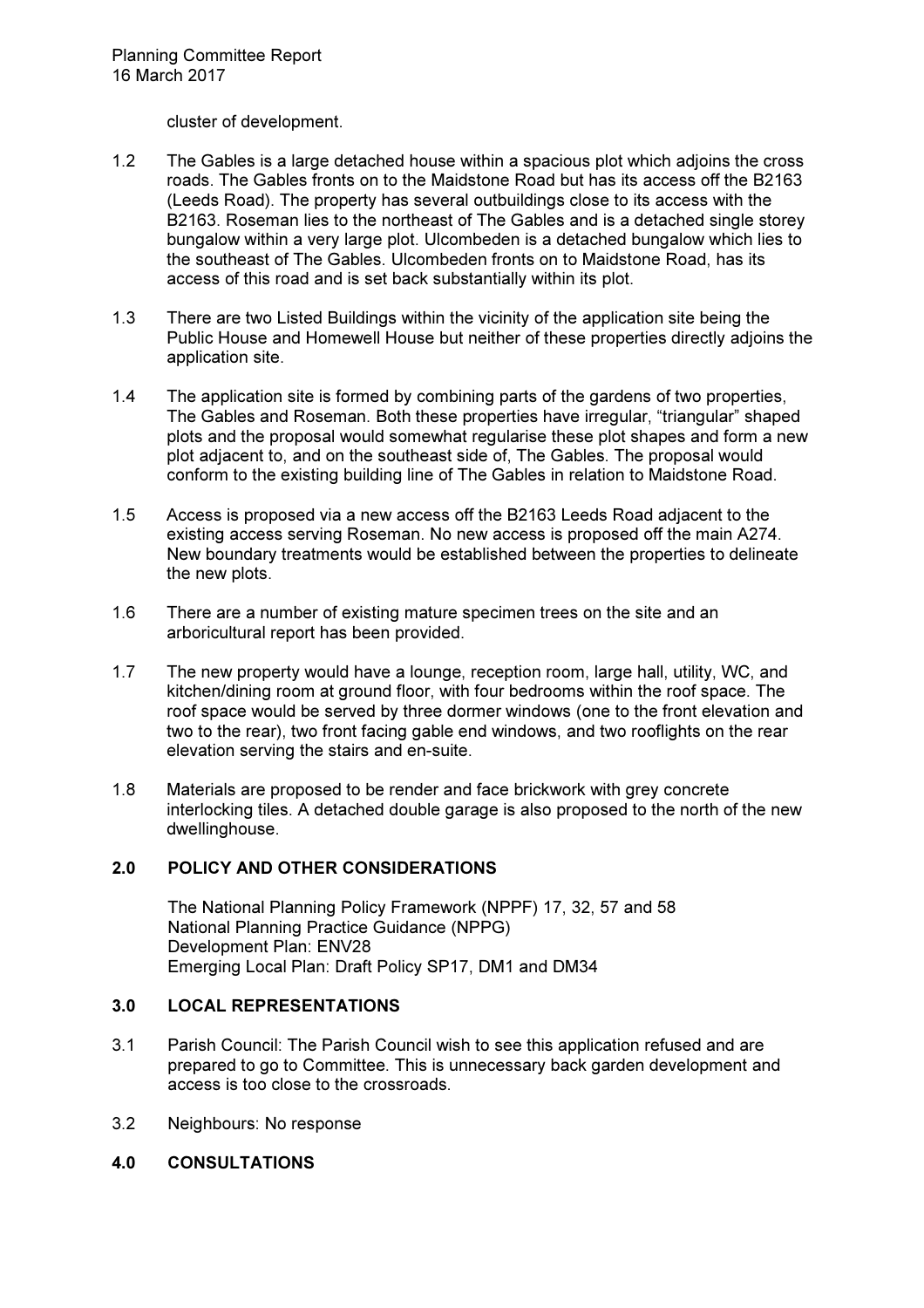- 4.1 KCC Highways: No objection subject to conditions.
- 4.2 KCC Heritage: No objection subject to conditions.
- 4.3 Conservation Officer: I raise no objection on heritage grounds.
- 4.4 Environmental Health: No objections.

## 5.0 BACKGROUND PAPERS AND PLANS

- Existing and Proposed Block Plan 3729/p02 received on 21.10.16
- Site Plan received on 20.10.16
- Proposed Elevations and Floor Plans 3729/sk02 received on 13.10.16
- Proposed Access Plan 3729/p04 received on 05.12.16
- Arboricultural Impact Assessment and Preliminary Method Statement dated 26.09.16, received on 13.10.16
- Planning Statement received on 13.10.16
- Arboricultural Survey dated 26.09.16, received on 13.10.16
- Design and Access Statement received on 13.10.16

### 6.0 APPRAISAL

#### Principle of Development and Policy Background

6.01 The site lies within the open countryside where Saved policy ENV28 of the Maidstone Borough-Wide Local Plan 2000 states:-

*In the countryside planning permission will not be given for development which harms the character and appearance of the area or the amenities of surrounding occupiers, and development will be confined to:* 

- *(1) That which is reasonably necessary for purposes of agriculture and forestry; or*
- *(2) The winning of minerals; or*
- *(3) Open air recreation and ancillary buildings providing operational uses only; or*

*(4) The provision of public or institutional uses for which a rural location is justified; or (5) Such other exceptions as indicated by policies elsewhere in this plan.* 

*Proposals should include measures for habitat restoration and creation to ensure that there is no net loss of wildlife resources.* 

- 6.02 The proposed development does not fit into any of the exceptions set out in policy ENV28 hence why it will need to be advertised as a departure if approved.
- 6.03 In terms of emerging policies from the submitted version of the Draft Maidstone Local Plan 2016, policy SP17 seeks to protect the countryside from harm and sets out development which will be considered acceptable, again, the current proposal does not fall within any of the prescribed criteria; policy DM1 sets out principles of good design and policy DM34 allows for high quality of design development in the countryside provided certain criterion are met.
- 6.04 Paragraph 17 of the NPPF requires planning to "take account of the different roles and character of different areas... recognising the intrinsic character and beauty of the countryside and supporting thriving rural communities."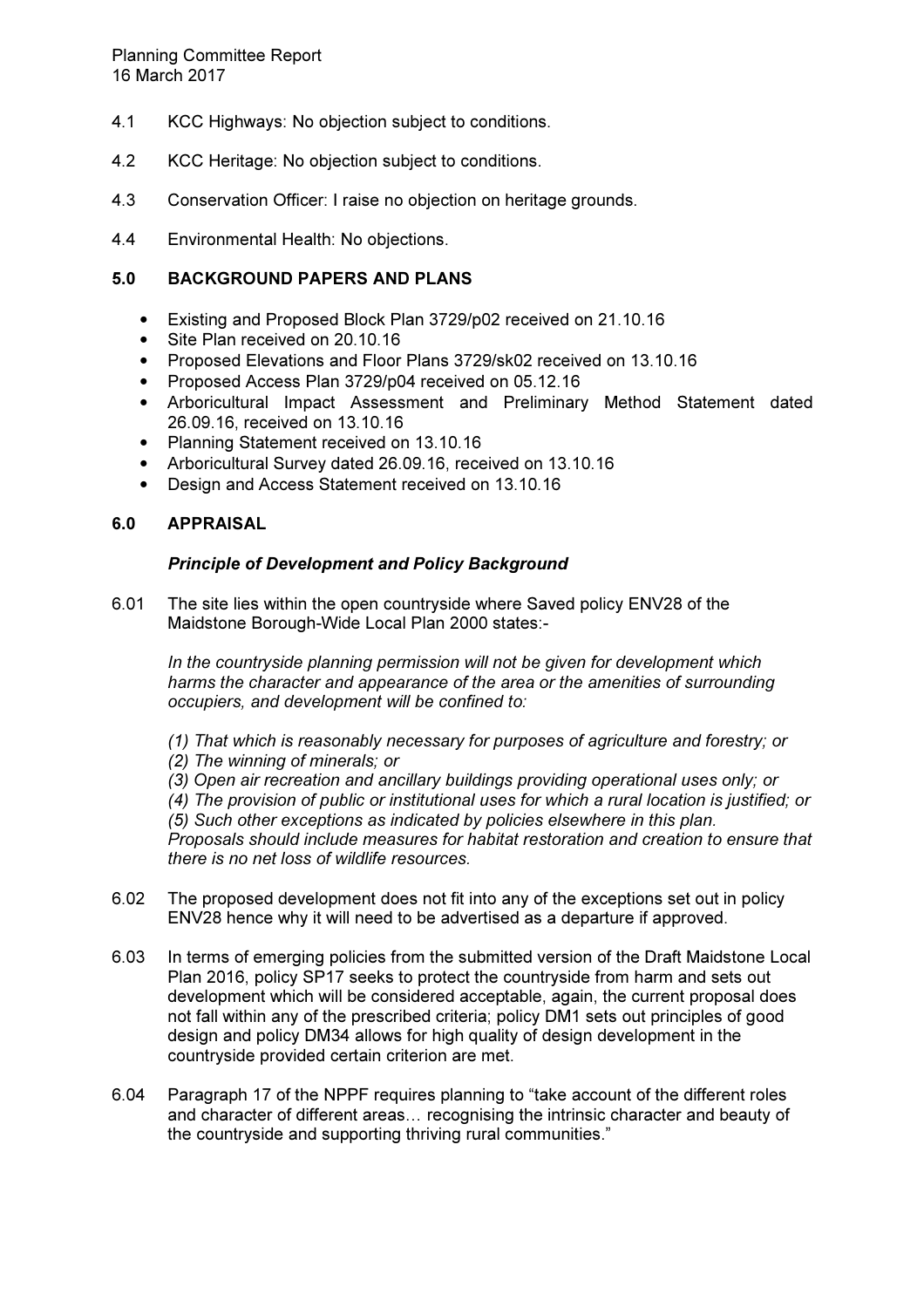- 6.05 Paragraphs 57 of the NPPF attaches great importance to the design of the built environment and considers it key to sustainable development. It is indivisible from good planning and should contribute positively towards making places better for people.
- 6.06 Paragraph 58 of the NPPF states that developments should function well and add to the overall quality of an area, establish a strong sense of place, optimise the potential of the site to accommodate development, respond to local character and history, create safe and accessible environments and be visually attractive as a result of good architecture and appropriate landscaping.

#### Visual Impact and Impact on Character and Appearance

- 6.07 It is acknowledged that the site lies outside any defined settlement boundary and accordingly fails to comply with Policy ENV28 and emerging Policy SP17. However, the main aim as identified in ENV28, is to protect the countryside from harm to the character and appearance of the area or the amenities of surrounding occupiers. The proposal should therefore be assessed on the basis of whether actual harm to the character and appearance of the area or impact on neighbours can be identified.
- 6.08 In the circumstances of this application, the proposal would not open the site up to the Maidstone Road as access is proposed via the Leeds Road, and therefore the existing tree and hedgerow lined boundary along the Maidstone Road boundary would remain. Due to the low level design of the bungalow, being 6.1m to ridge and set back within the site by between 11m and 13m from the Maidstone Road boundary, the proposed dwelling would have an extremely limited impact on the streetscene, being barely discernible from the main highway. The siting of the proposed dwelling between The Gables and Ulcombeden would also mean that the proposal is not encroaching in to the open countryside but merely making use of two large gardens within an existing hamlet. It is my view that should permission be granted the new dwelling would not read as being out of context with the existing pattern of development. Due to the size of the existing plots serving The Gables and Rosmann each property would still retain a good sized plot and the new plot created would also be of a good size resulting in a development which cannot be regarded to be overdevelopment of the site in my view.
- 6.09 It is for these reasons that the proposal is not considered to give rise to harm to the character and appearance of the area. In the absence of harm I am of the view that material considerations exist to override the exceptions set out within adopted Policy ENV28 as the main thrust of the policy would be met, as would the aims of draft Policy SP17 which also seeks to prevent harm.
- 6.10 The site lies between Warmlake and the Sutton Road end of Maidstone where there are good bus links to Maidstone and Headcorn and occupiers could access the services at Sutton Valance on foot. For these reasons future occupiers would not be totally reliant on the private motorcar. This assessment accords with that of recent Inspectors on nearby sites where housing has recently been allowed, notably 'Homewell House' opposite the site from February 2017.
- 6.11 In addition to the above, the design of the dwelling and the proposed double garage, in terms of their scale, form, aesthetic and materials would also be in keeping with the locality thereby respecting the site and its surroundings. For these reasons the proposal would accord with Paragraphs 17, 57 and 58 of the NPPF and Emerging Policies DM1 and DM34 in relation to design and visual amenity.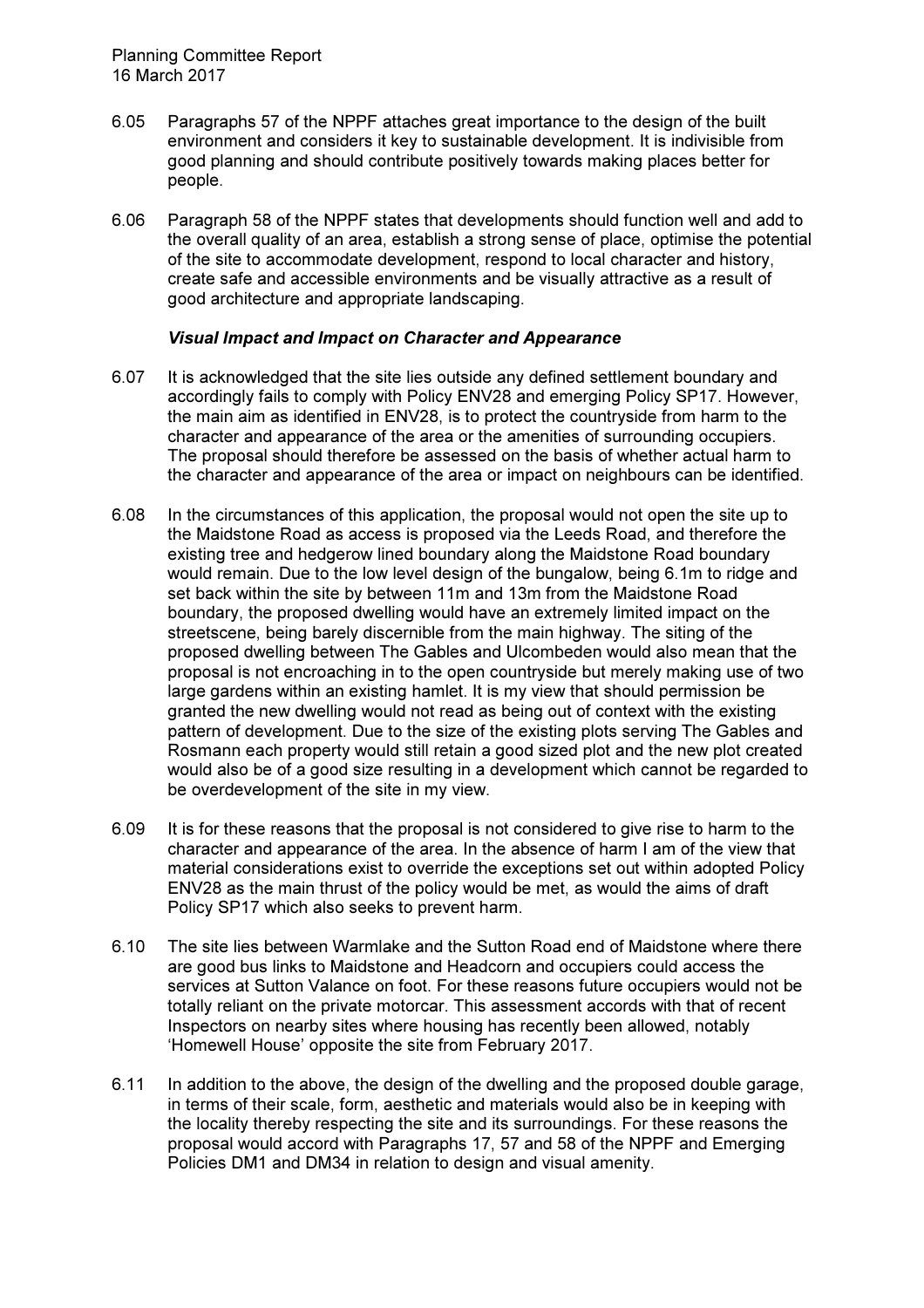### Residential Amenity

- 6.12 The proposed dwelling would be located and orientated in such a way that the development would not give rise to loss of privacy to either The Gables, Rosemann or Ulcombeden and generous separation distances would remain flank to rear between the proposal and Ulcombeden, being 35m in this case. No first floor flank windows or roof windows are proposed and, accordingly the proposal would not result in loss of privacy to The Gables or Ulcombeden. Again, the separation distances flank-to-flank between the proposal and The Gables would be 8m which is a generous distance ensuring no loss of outlook would arise. The rear elevation of the proposal would be sited 20m away from the front corner of Ulcombeden and would have oblique views from the proposed bedroom four however these would be of the front garden area of the neighbour and the rear (private amenity area) would remain unaffected. Whilst the applicant has annotated this window to be obscured glazed I do not consider it to be necessary due to the separation distances and the outlook from the window.
- 6.13 I therefore am of the view that the proposed dwelling would not give rise to harm to residential amenity thereby complying with the neighbour amenity requirements of Adopted Policy ENV28 and emerging Policy DM1 in turn the proposal would accord with Paragraph 17 of the NPPF.

#### **Highways**

6.14 The proposed new access would be located directly south of the existing access serving Rosmann, being off the Leeds Road. KCC Highways have assessed the proposed access and raise no objection on highway safety as the site would accommodate suitable levels of parking and turning space. For these reasons I am of the view that the proposal would accord with Paragraph 32 of the NPPF and criteria ix of Draft Policy DM1 of the emerging Local Plan.

# Landscaping

- 6.15 The application has been accompanied by an Arboricultural Survey, Impact Assessment and Preliminary Method Statement prepared by PJC Consultancy. There are two Cat A trees, several Cat B trees and several Cat C in the vicinity of the application site. It is proposed that T1-4, G5, T6-8 be removed to allow for the access drive and garage to be constructed. All other trees would remain. Details of root protection areas, method of tree fencing and a temporary area of ground protection around the Root Protection Area for T10 are proposed in full. The trees to be removed are T1 – Lawson Cypress, T2 – English Oak, T3 – English Oak, T4 – Sycamore, G5 - Lawson Cypress, T6 – Sweet Chestnut, T7 – Sweet Chestnut and T8 – Ash. It should be noted that these are all Cat B and Cat C trees. The main trees along the Maidstone Road frontage would remain, which includes a Cat A English Oak and a Cat A Scots Pine within the garden of The Gables.
- 6.16 The arboricultural survey, removal plan, root protection zones and tree protection measures are all considered to be acceptable and would ensure that the main trees on the site, and those within the highest amenity value to the public domain, are retained and protected for the life of the build. Provided a landscaping scheme is provided by condition and that no pedestrian access is provided with the landscaping along the Maidstone Road, I am of the view that the proposal would be appropriate in terms of trees and future landscaping.

#### Other Matters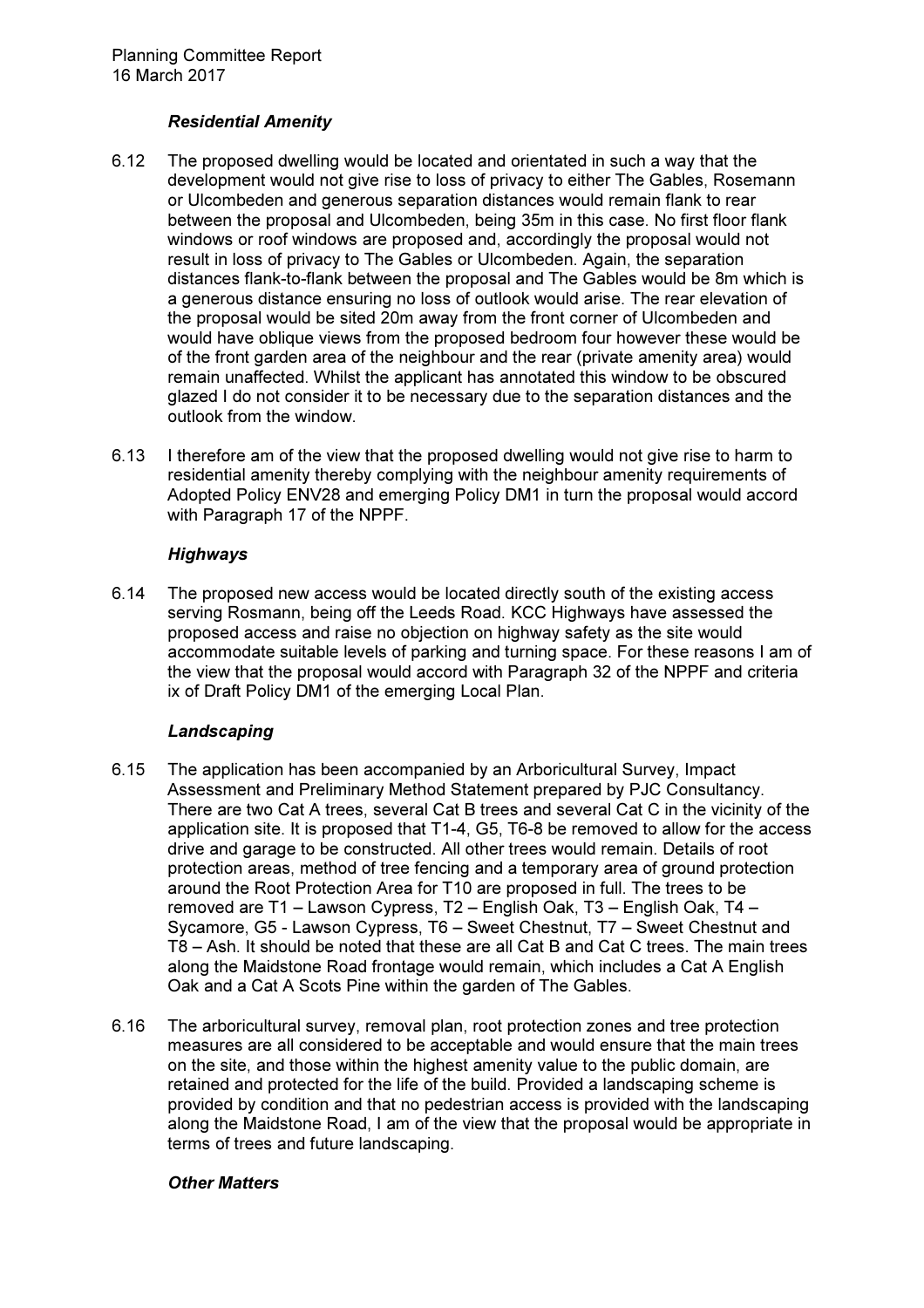6.17 The site lies within an area of archaeological protection and a watching brief has been recommended by KCC Heritage. I agree with the recommended condition which will adequately address the matter of below ground archaeology. The development has no effects on the setting of the listed buildings to the west and northwest due to the distance an intervening development.

### 7.0 CONCLUSION

- 7.1 In light of the above considerations, whilst the site falls within the countryside, due to the particular circumstances of the site, the retention of the Maidstone Road frontage landscaping and trees, the subservient nature of the design, and the conformity with the existing building line and pattern of development,; the proposal has been found to not result in an unacceptable level of harm to the character or appearance of the area. Similarly, the proposal has been designed to respect the amenity of neighbouring properties, respect and protect the significant trees on the site, provides a safe access with ample on-site parking, turning and garaging, and is at a relatively sustainable location. In addition, the overall design of the new dwelling is considered to be appropriate for the site in terms of siting, scale, layout and materiality. These circumstances specific to this application are considered sufficient grounds to depart from policy ENV28 in respect of the types of developments listed under this policy, and emerging Policy SP17 of the Draft MLP; and accords with paragraphs 17, 32, 57 and 58 of the NPPF and policies DM1 and DM34 of the Draft MLP. As such permission is recommended subject to the following conditions.
- 8.0 RECOMMENDATION The Head of Planning & Development be given delegated powers to grant planning permission subject to the expiry of the newspaper advert and no material new issues raised, and subject to the following conditions:

#### CONDITIONS:

1. The development hereby permitted shall be begun before the expiration of 3 years from the date of this decision.

Reason: To comply with the requirements of Section 91 of the Town and Country Planning Act 1990 as amended by Section 51 of the Planning and Compulsory Purchase Act 2004.

2. The development hereby permitted shall be carried out in accordance with the following approved plans:

Existing and Proposed Block Plan 3729/p02 received on 21.10.16, Site Plan received on 20.10.16, Proposed Elevations and Floor Plans 3729/sk02 received on 13.10.16, Proposed Access Plan 3729/p04 received on 05.12.16, Arboricultural Impact Assessment and Preliminary Method Statement dated 26.09.16, received on 13.10.16, Arboricultural Survey dated 26.09.16, received on 13.10.16.

Reason: To clarify which plans have been approved.

3. The development shall not commence above slab level until written details and samples of the materials to be used in the construction of the external surfaces of the building(s) hereby permitted have been submitted to and approved in writing by the local planning authority and the development shall be constructed using the approved materials.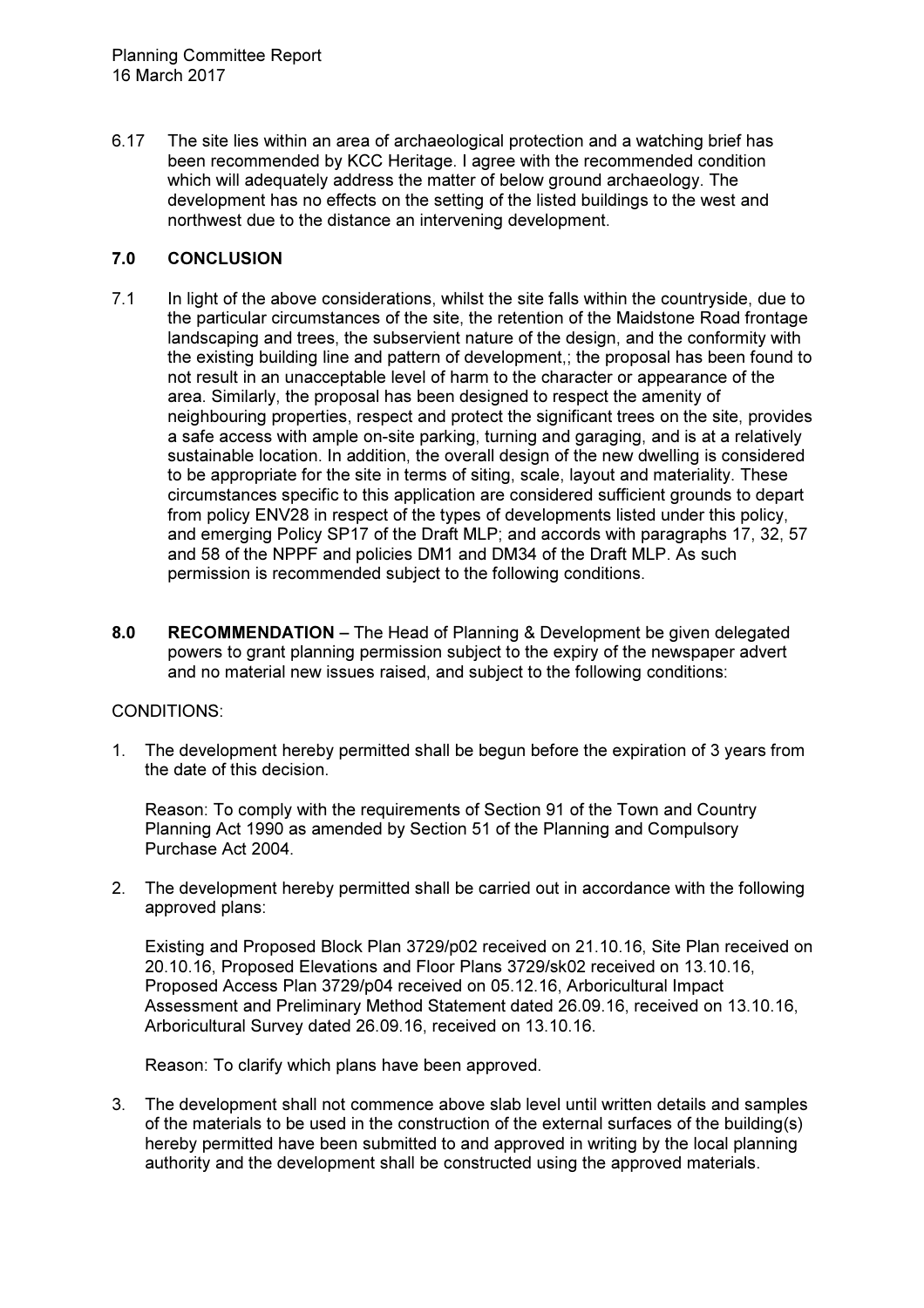Reason: To ensure a satisfactory appearance to the development.

4. The development shall not commence above slab level until, details of all fencing, walling and other boundary treatments have been submitted to and approved in writing by the Local Planning Authority and the development shall be carried out in accordance with the approved details before the first occupation of the building(s) or land and maintained thereafter;

Reason: To ensure a satisfactory appearance to the development and to safeguard the enjoyment of their properties by existing and prospective occupiers.

5. Prior to the commencement of development above slab level details of how decentralised and renewable or low-carbon sources of energy will be incorporated into the development hereby approved shall be submitted to and approved in writing by the local planning authority. The development shall be implemented in accordance with the approved details and all features shall be maintained thereafter;

Reason: To ensure an energy efficient form of development.

6. The approved details of the parking/turning areas shall be completed before the commencement of the use of the land or buildings hereby permitted and shall thereafter be kept available for such use. No development, whether permitted by the Town and Country Planning (General Permitted Development) (England) Order 2015 (or any order revoking and re-enacting that Order, with or without modification) or not, shall be carried out on the areas indicated or in such a position as to preclude vehicular access to them.

Reason: Development without adequate parking/turning provision is likely to lead to parking inconvenient to other road users and in the interests of road safety.

7. The approved details of the access shall be completed before the commencement of the use of the land or buildings hereby permitted

Reason: In the interests of road safety.

8. Any gates at the vehicular access to the application site must be set back a minimum of 5m metres from the back edge of the footway or highway boundary.

Reason: In the interests of highway safety.

9. No retained tree as shown on drawing number PJC/4149/16B contained within the Arboricultural Impact Assessment and Preliminary Method Statement received on 13.10.16 shall be cut down, uprooted or destroyed, nor shall any retained tree be topped or lopped other than in accordance with the approved plans and particulars, without the written approval of the local planning authority. If any retained tree is removed, uprooted or destroyed or dies, a replacement tree shall be planted and that tree shall be of such size and species, and shall be planted at such time and in a position to be agreed with the local planning authority, as may be specified in writing by the local planning authority;

Reason: To safeguard existing trees to be retained and to ensure a satisfactory setting and external appearance to the development.

10. No equipment, plant, machinery or materials shall be brought onto the site prior to the erection of approved barriers and/or ground protection as detailed within the Arboricultural Impact Assessment and Preliminary Method Statement received on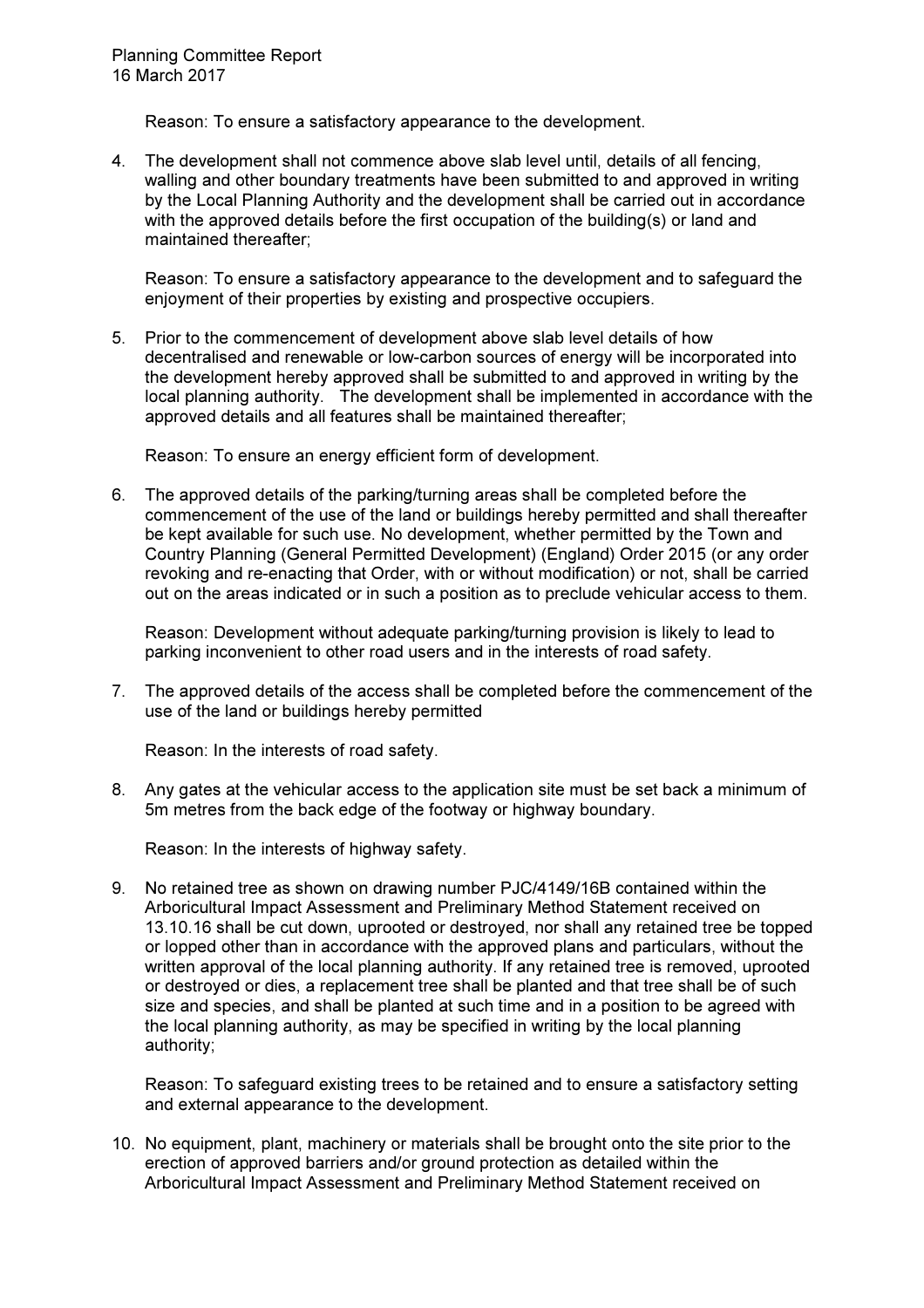13.10.16 except to carry out pre commencement operations approved in writing by the local planning authority. Nothing shall be stored or placed, nor fires lit, within any of the protected areas. No alterations shall be made to the siting of barriers and/or ground protection, nor ground levels changed, nor excavations made within these areas without the written consent of the local planning authority. These measures shall be maintained until all equipment, machinery and surplus materials have been removed from the site.

Reason: In the interests of arboricultural amenity

11. No pedestrian access shall be formed within the existing landscaping/hedge along the boundary of the site with Maidstone Road unless express permission has been given by the Local Planning Authority.

Reason: In the interests of the character and appearance of the streetscene.

12. The development shall not commence above slab level until a plan has been submitted to and approved by the Local Planning Authority which details the location of the existing mature conifer hedge between The Gables and Rosmann. The identified hedge shall be retained on the site in perpetuity unless permission is granted for its removal by the Local Planning Authority. . If any part of the hedge is removed, uprooted or destroyed or dies, a replacement section of hedge shall be planted and that hedge shall be of such size and species, and shall be planted at such time and in a position to be agreed with the local planning authority, as may be specified in writing by the local planning authority;

Reason: In the interests of visual and residential amenity.

13. No development shall take place until the applicant, or their agents or successors in title, has secured the implementation of a watching brief to be undertaken by an archaeologist approved by the Local Planning Authority so that the excavation is observed and items of interest and finds are recorded. The watching brief shall be in accordance with a written programme and specification which has been submitted to and approved by the Local Planning Authority.

Reason: To ensure that features of archaeological interest are properly examined and recorded.

14. Prior to the occupation of the building hereby permitted, a minimum of one electric vehicle charging point shall be installed upon or within the approved garage building. The charging point shall be maintained and retained in perpetuity.

Reason: To promote the reduction of CO2 emissions through the use of low emissions vehicles in accordance with paragraph 35 of the NPPF.

15. The development shall not commence above slab level until details for a scheme for the enhancement of biodiversity on the site shall have been submitted to and approved in writing by the Local Planning Authority. The scheme shall consist of the enhancement of biodiversity through integrated methods into the design and appearance of the dwellinghouse by means such as swift bricks, bat tubes or bricks. The development shall be implemented in accordance with the approved details and all features shall be maintained thereafter.

Reason: To protect and enhance the ecology and biodiversity on the site in the future.